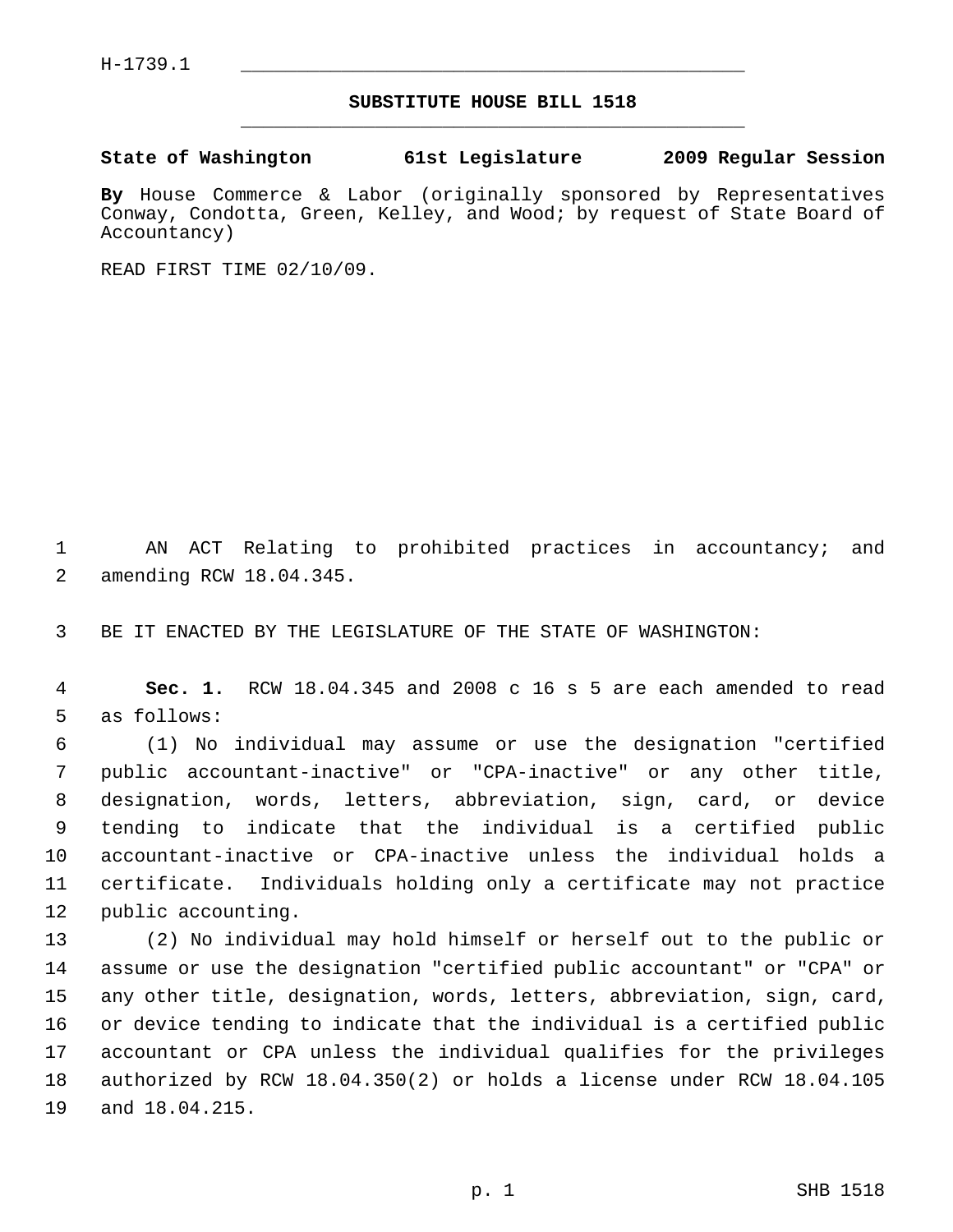1 (3) No firm with an office in this state may ((practice public 2 accounting in this state)) perform or offer to perform attest services 3 as defined in RCW 18.04.025(1) or compilation services as defined in 4 RCW 18.04.025(6) or assume or use the designation "certified public 5 accountant" or "CPA" or any other title, designation, words, letters, 6 abbreviation, sign, card, or device tending to indicate that the firm 7 is composed of certified public accountants or CPAs, unless the firm is 8 licensed under RCW 18.04.195 and all offices of the firm in this state 9 are maintained and registered under RCW 18.04.205. This subsection 10 does not limit the services permitted under RCW 18.04.350(10) by 11 persons not required to be licensed under this chapter.

12 (4) No firm may perform the services defined in RCW 18.04.025(1) 13 (a), (c), or (d) for a client with its home office in this state unless 14 the firm is licensed under RCW 18.04.195, renews the firm license as 15 required under RCW 18.04.215, and all offices of the firm in this state 16 are maintained and registered under RCW 18.04.205.

17 (5) No individual, partnership, limited liability company, or 18 corporation offering public accounting services to the public may hold 19 himself, herself, or itself out to the public, or assume or use along, 20 or in connection with his, hers, or its name, or any other name the 21 title or designation "certified accountant," "chartered accountant," 22 "licensed accountant," "licensed public accountant," "public 23 accountant," or any other title or designation likely to be confused 24 with "certified public accountant" or any of the abbreviations "CA," 25 "LA," "LPA," or "PA," or similar abbreviations likely to be confused 26 with "CPA."

27 (6) No licensed firm may operate under an alias, a firm name, 28 title, or "DBA" that differs from the firm name that is registered with 29 the board.

30 (7) No individual with an office in this state may sign, affix, or 31 associate his or her name or any trade or assumed name used by the 32 individual in his or her business to any report prescribed by 33 professional standards unless the individual holds a license to 34 practice under RCW 18.04.105 and 18.04.215, a firm holds a license 35 under RCW 18.04.195, and all of the individual's offices in this state 36 are registered under RCW 18.04.205.

37 (8) No individual licensed in another state may sign, affix, or